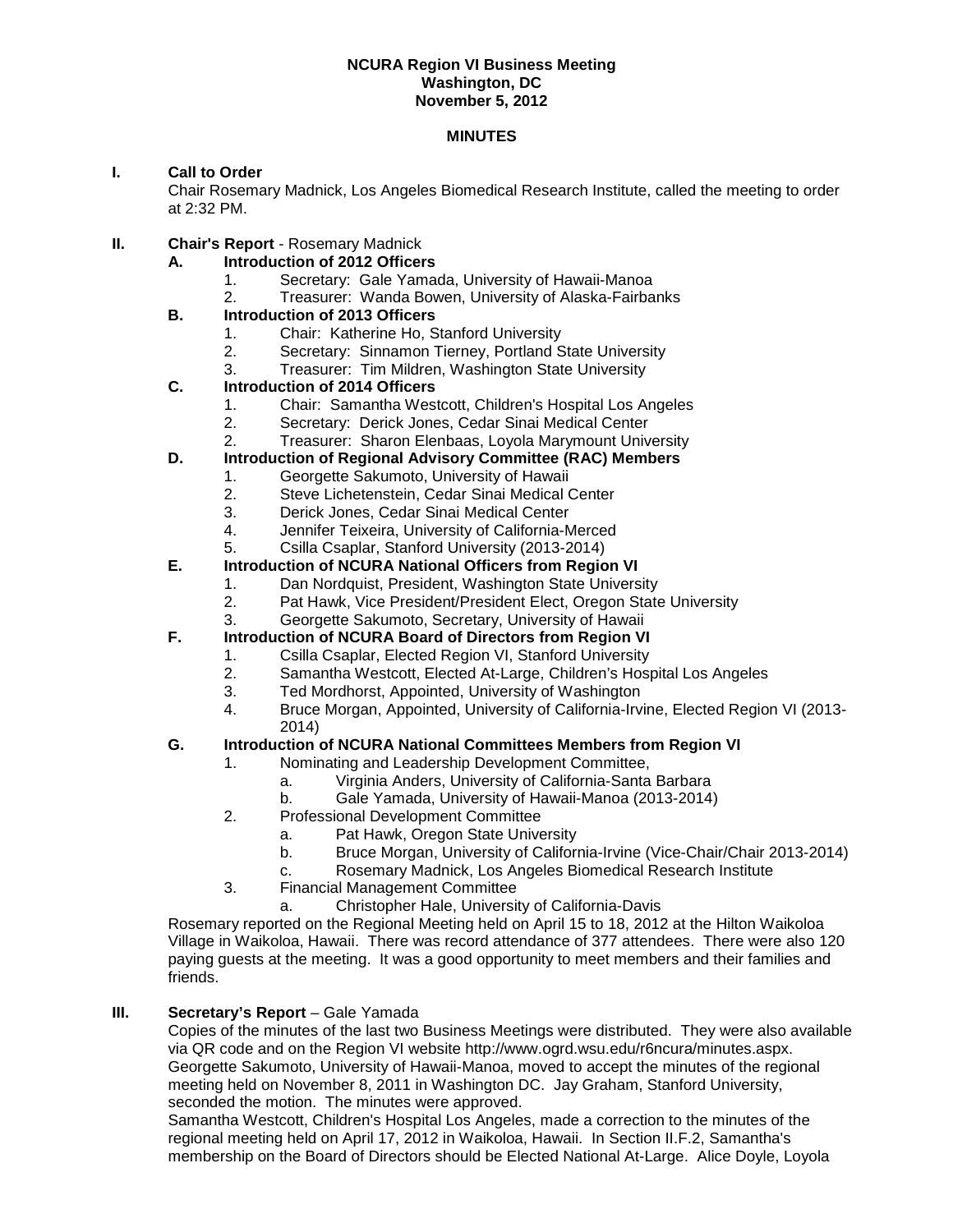Marymount University, moved to accept the minutes as amended. Samantha Westcott, seconded the motion. The minutes were approved.

# **IV. Treasurer's Report** – Rosemary Madnick

Copies of the Financial Report as of December 31, 2012 were distributed to the members. The report was also available via QR code. Jay Graham moved to approve the Financial Report. Ted Mordhorst, University of Washington, seconded the motion. The Financial Report was approved.

# **V. Committee Reports**

**A. Regional Awards and Recognition Committee -** Chair Michiko Pane, Stanford University There were seven applications for travel awards to the 2012 Annual Meeting. Four awards of \$750 each were made to:

Thomas Busch, Washington State University Jonathan Lew, University of California-Irvine Stella Ly, University of California-Irvine

Ty Simanson, Washington State University.

Mich recognized the Committee members: Maren Boyack, University of Alaska-Fairbanks, Csilla Csaplar, Stanford University, Kim Eudy, University of San Diego, and Ann Pollack, University of California-Los Angeles.

**B. Education and Professional Development Committee -** Jennifer Teixeira, University of California-Merced

The 2012 LEADMe teams and projects were:

- 1. Mentee Ludmila Budilo, Children's Hospital of Los Angeles Mentor - Lana Tomitch, University of California-San Francisco Mentor-in-Training - Stacy Miller, Cedars Sinai Medical Center Project - "CHLA Closeout Policy and Procedures of Sponsored Projects Accounts"
- 2. Mentee Lesa DeVance-Mitchell, Cedars Sinai Medical Center Mentor - Julie Guggino, Central Washington University Mentor-in-Training - Jennifer Teixeira, University of California-Merced Project - "Renovating the Sponsored Research and Funds Administration Website (SRFA): Stepping Into Our Tomorrow"
- 3. Mentee William Gellepis, Cedars Sinai Medical Center Mentor - Chris Hale, University of California-Davis and Brenda Lacy-Roberts, Cedars Sinai Medical Center Mentor-in-Training - Stacy Miller, Cedars Sinai Medical Center Project - "In-Person Open House Collaborations"
- Mentee Ray Robles, Cedars Sinai Medical Center Mentor - Felicia Beanum, Cedars Sinai Medical Center Mentor-in-Training - Jennifer Teixeira, University of California-Merced Project - "Clinical Trial Patient/Financial Tracking Tool"

The LEADMe presentations will be given on Monday, November 5, 2012 from 5:15 pm to 6:15 pm in the Hospitality Suite. All members are invited to the presentations.

# **C. Membership and Volunteer Committee -** Chair Melissa Mullen, California Polytechnic State University-San Luis Obispo

Melissa acknowledged all members who have volunteered throughout the year and at the Annual Meeting. She recognized that volunteering at NCURA is great leadership training and one way to grow in our professional field. The Membership and Volunteer Committee helps in all aspects of our conferences including registration, logistics, technical aspects, and assisting the program tracks and speakers. Melissa thanked her committee members for their dedicated work: Felicia Beanum, Cedars Sinai Medical Center, Samantha Goodwin, University of Alaska-Fairbanks, Derick Jones, Cedar Sinai Medical Center, Matthew Kirk, Cedar Sinai Medical Center, Stacy Miller, Cedar Sinai Medical Center, Allison Ramos, University of California-Irvine.

**D. Nomination and Leadership Development Committee -** Chair Randi Wasik, University of Washington

Randi reported on the successful election for 2013:<br>Chair-Elect: Samantha Westcot

| portoa on tho oaooooorar olootion for Eo for |                                                    |
|----------------------------------------------|----------------------------------------------------|
| Chair-Elect:                                 | Samantha Westcott, Children's Hospital Los Angeles |
| Treasurer-Elect:                             | Sharon Elenbaas, Loyola Marymount University       |